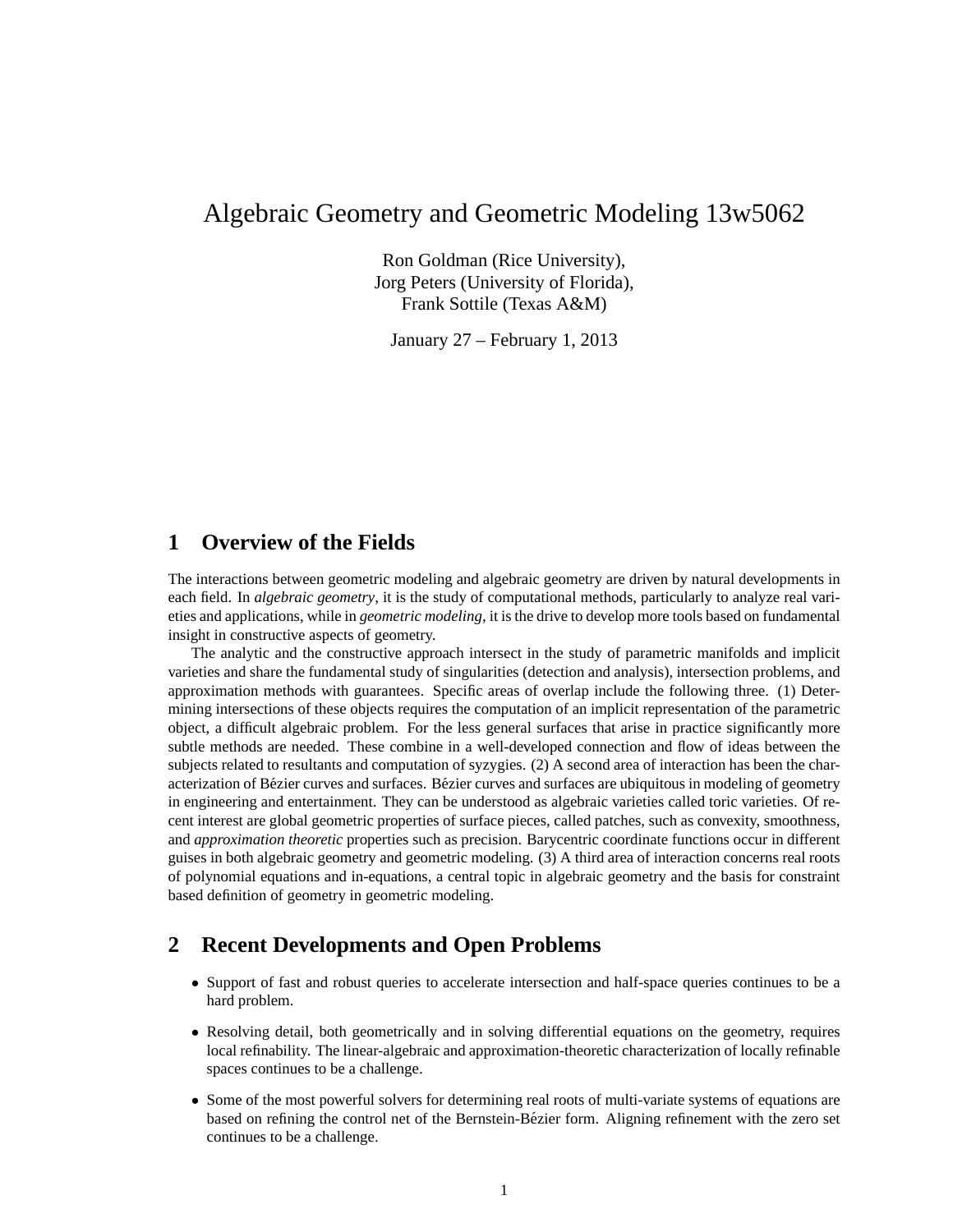• Generalized coordinates enable a smooth distribution of properties over complicated domains. However, not even a full characterization of Wachspress generalized coordinate threefolds is known.

# **3 Presentation Highlights**

The presentations were captured in 19 video contributions. Among the highlights were an evening talk by Tom Sederberg, a pioneer in combining algebraic geometry and geometric modeling. Tom Sederberg shared lessons he learned in commercializing a computer-aided design technology. Chandrajit Bajaj and the many participants whose life had been touched by the late Shreeram Shankar Abhyankar at Purdue shared a retrospection of Abhyankar's life and work. Abhyankar who was instrumental in fostering the first interactions between the two subjects of the workshop. There were also two visually appealing talks related to architecture by Helmut Pottmann and Kristoffer Josefsson. Helmut Pottman's talk was about mathematical challenges in designing free-form structures while Josefsson discussed industrial projects at Foster+Partners.

Here are abstracts of two of these presentations.

**Helmut Pottmann** (King Abdullah University of Science and Technology)

# *Structures from Circular Arcs*

Abstract: We present novel structures which are composed of circular arcs and are motivated by potential applications in architecture: Looking for remarkable spatial designs from circles, we investigate the families of circles on Darboux cyclides and show how they can be arranged in form of hexagonal webs. Moreover, we discuss meshes whose edges are circular arcs and all whose nodes are congruent. Finally, we briefly address the kinematics of arc splines and illustrate how it can be used for surface design, surface approximation and non-static architecture.

# **Tom Sederberg** (Bringham Young)

# *Lessons Learned while Commercializing a CAD Technology*

Abstract: The press release for this workshop states, "These applications of geometric modeling to computeraided geometric design and computer graphics are profoundly important to the world economy." My understanding of what that means has become more clear because of the experience I have had over the past nine years of working with some former students to commercialize a new CAD technology called T-splines. I discuss the challenges of such an endeavor and express some thoughts of the role that the underlying math plays in the overall commercialization effort.

Several common themes emerged from the presentations at this meeting. In the following subsections, we organize abstracts of presentations by those categories.

# **3.1 Exploration and characterization of new locally refinable spaces.**

# **Tor Dokken** (SINTEF, Oslo)

# *Locally Refined B-splines and Linear Independence*

Abstract: We will address local refinement of a tensor product grid specified as a sequence of inserted line segments parallel to the knot lines. The line segments are assigned multiplicities to model the continuity across each line segments individually. We obtain a quadrilateral grid with T-junctions in the parameter domain, and a collection of tensor product B-splines on this mesh here named an LR-mesh. The approach applies equally well in dimensions higher than two. By refining according to a hand-in-hand principle between the dimensions of the spline space over the LR-mesh, the spline space spanned by the Locally Refined B-splines and the number of locally refined B-splines the LR B-splines are linear independent and form a basis. Alternatively linear independence is not check during refinement, but the "pealing algorithm" is used to check if the resulting collection of LR B-splines is linear independent.

# **Falai Chen** (University of Science and Technology of China)

#### *Modified T-Splines*

Abstract: T-splines generalize NURBS surfaces, the control meshes of which allow T-junctions. T-splines can significantly reduce the number of superfluous control points in NURBS surfaces, and provide valuable operations such as local refinement and merging of B-spline surfaces in a consistent framework. We propose a variant called modified T-splines. The basic idea is to construct a set of basis functions for a given T-mesh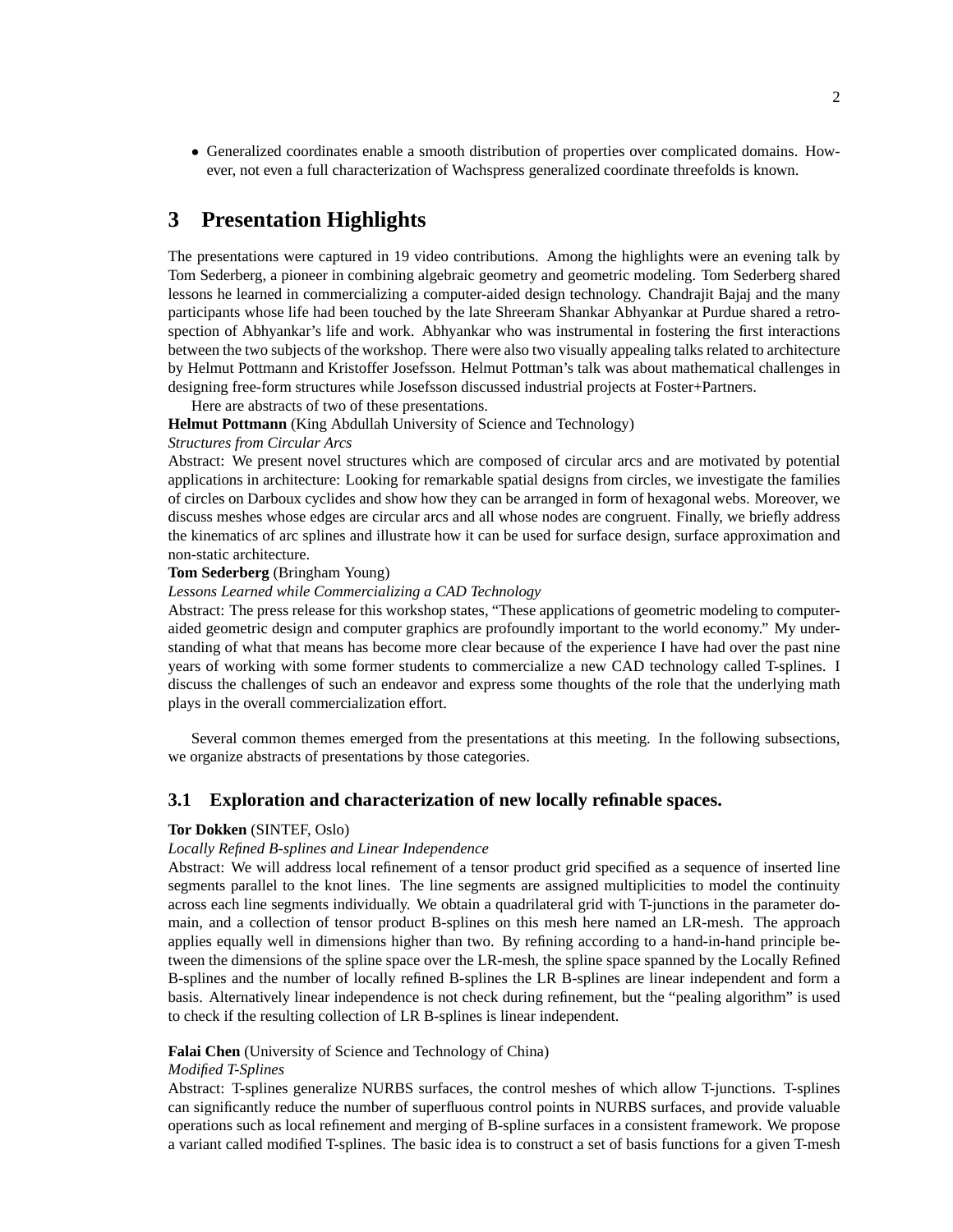that have the following nice properties: non-negativity, linear independency, partition of unity and compact support. The basis functions are constructed as linear combinations of the B-spline basis functions over the extended tensor product mesh of the given T-mesh. Due to the good properties of the basis functions, the Modified T-splines are favorable both in adaptive geometric modeling and iso-geometric analysis.

#### **Jiansong Deng** (University of Science and Technology of China)

### *Spline Spaces over T-meshes*

Abstract: A T-mesh is a rectangular grid that allows T-junctions. Some types of spline spaces over T-meshes have been considered in the literature, including hierarchical B-splines, T-splines and LR splines. I will explain why we need T-meshes and how to define spline spaces over T-meshes. I will introduce a new type of spline space over T-meshes and give dimension formulae and basis function construction. Applications in computer graphics, image processing and isogeometric analysis are reviewed as well.

# **Bernard Mourrain** (INRIA Sophia-Antipolis)

#### *Spline spaces on planar and volume subdivisions*

Abstract: We will consider spline functions over a partition of a domain and describe algebraic techniques to analyze the dimension of these spaces and basis. Different examples for planar meshes including T-mesh and triangular meshes will be discussed. Extension to 3D will discussed in relation with some conjectures in algebraic geometry.

#### **Jorg Peters** (University of Florida)

### *Refinability of splines derived from regular tessellations*

Abstract: Splines can be constructed by convolving the indicator functions of a cell whose shifts tessellate  $\mathbb{R}^d$ . This paper presents simple, non-algebraic criteria that imply that, for regular s, only a small subset of such spline families yield nested spaces: primarily the well-known tensor-product and box splines. Among the many non-refinable constructions are hex-splines and their generalization to the Voronoi cells of non-Cartesian root lattices.

# **3.2 Implict and semi-implicit representations of geometry**

# **Laurent Buse´** (INRIA Sophia Antipolis)

#### *Matrix representations of parameterized curves and surfaces*

Abstract: In geometric modeling, parameterized curves and surfaces are used intensively. To manipulate them, it is useful to have an implicit representation, in addition to their given parametric representation. Indeed, a parametric representation is for instance well adapted for visualization purposes whereas an implicit representation allows significant improvements in the computation of intersections. Nevertheless, implicit representations are known to be very hard to compute. To overcome this difficulty, general matrix-based implicit representations of parameterized curves and surfaces (hereafter called *matrix representations*) will be discussed, as well as their application to intersection problems in geometric modeling.

Roughly speaking, a matrix representation consists in a matrix depending on the implicit variables and whose rank drops exactly on the associated parameterized object. We will first describe a very simple method to compute these matrix representations. They can be seen as an extension of the method of moving lines and moving surfaces that has been initiated by Sederberg and Chen in the case of plane curves. Indeed, matrix representations are in general *singular matrices* whereas the method of moving lines and surfaces was developed with the constraint of building a non-singular matrix. The gain of this extension is that matrix representations are valid for a dramatically larger class of parameterized curves and surfaces, actually any parameterized curves (including space curves) and almost all parameterized surfaces. Moreover, these matrix representations allow to treat intersection problems with some classical and well established tools of numerical linear algebra (such as the singular value decomposition and generalized eigenvalues computations), opening in this way the door to a more stable and robust numerical treatment of intersection problems.

In the second part we will show that matrix representations also contain a lot of geometric properties of their associated parameterization. Indeed, we will show that the inversion problem can be solved very simply with a matrix representation. More generally, we will show that many properties of the singularities of a parameterization can be described from its matrix representations. This can be seen as an extension of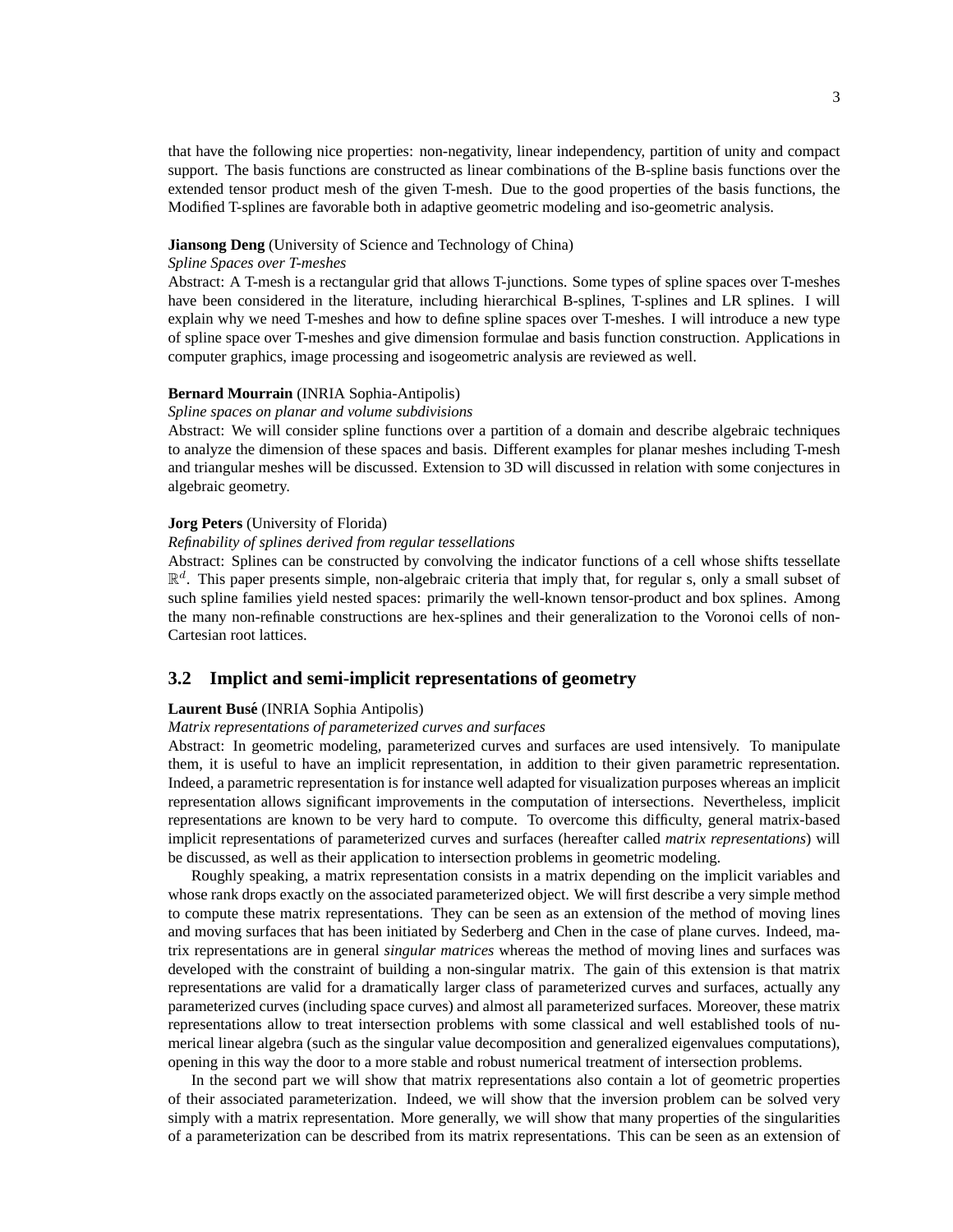the notion of *singular factors* introduced by Chen, Goldman and others for plane curves to the case of space curves and surfaces.

# **Xuhui Wang** (Rice University)

# µ*-Bases for Complex Rational Curves*

Abstract: We present a fast algorithm for finding a  $\mu$ -basis for any rational planar curve that has a complex rational parametrization. We begin by identifying two canonical syzygies that can be extracted directly from any complex rational parametrization without performing any additional calculations. For generic complex rational parametrizations, these two special syzygies form a  $\mu$ -basis for the corresponding real rational curve. In those anomalous cases where these two canonical syzygies do not form a mu-basis, we show how to quickly calculate a mu-basis by performing Gaussian elimination on these two special syzygies. We also present an algorithm to determine if a real rational planar curve has a complex rational parametrization. Examples are provided to illustrate our methods.

# **Carlos D'Andrea** (University of Barcelona)

# *Rational Plane curves with*  $\mu = 2$

Abstract: We describe sets of minimal generators of the defining ideal of the Rees Algebra associated to the ideal of three bivariate homogeneous polynomials parametrizing a proper rational curve in projective plane, having a minimal syzygy of degree 2.

# **3.3 Multivariate Roots**

# **Gershon Elber** (Technion)

#### *Multivariate (Geometric) Constraints Solving using Subdivision based Solvers*

Abstract: We explore a subdivision based paradigm to solve a set of (piecewise) rational constraints represented by (piecewise) rational multivariate spline functions. While the basic approach is robust, it can also be slow. We examine and survey several recently presented schemes to alleviate these computational costs. The addition of inequality filters, single solution isolation techniques, orthogonalization and domain reduction, and the minimization of the memory explosion that results from the exponential dependency on the number of variables will be discussed.

With this machinery, we will demonstrate that this type of solvers can be successfully used to solve a large variety of (geometric) problems above the (piecewise) rationals domain. This set of problems includes point-curve and curve-curve bi-tangents, convex hulls and kernels of planar curves and 3-space surfaces, ray-traps (bouncing billiard balls) between planar curves, the 10th Apollonius problem (a circle tangent to given three circles) and its generalization, bounding circles and spheres, bisectors and Voronoi regions, mold design, visibility and accessibility, sweeps and envelopes, and self-intersection computation and trimming in offset approximations of curves and surfaces.

#### **Minho Kim** (University of Seoul)

#### *GPU Isosurface Raycasting of Volume Datasets Based On Box-Splines*

Abstract: I will discuss the techniques for GPU isosurface volume raycasting on the BCC and FCC datasets reconstructed by box-splines. The six-direction cubic box-spline and the seven-direction quartic box-spline are used for reconstruction of FCC and BCC datasets, respectively. For real-time isosurface raycasting, the evaluation procedures should be optimized for graphics hardware. Specifically, conditional branches and lookup tables, which are natural choices for implementation, need to be avoided. Other techniques for performance improvements and fast and accurate normal computation are also discussed. The results show both performance and quality improvements compared to previous compatible methods.

### **Ileana Streinu** (Smith College)

#### *Algebraic equations with real roots arising in Origami design*

Abstract: In mid 1990's, Robert Lang proposed a beautiful and very original method for designing origami shapes with an underlying metric tree structure and implemented it in a freely available software called TreeMaker. Lang's method takes as input the metric tree and a polygonal region (the "piece of paper"). It starts with a non-linear optimization phase which—when successful—produces a decomposition into special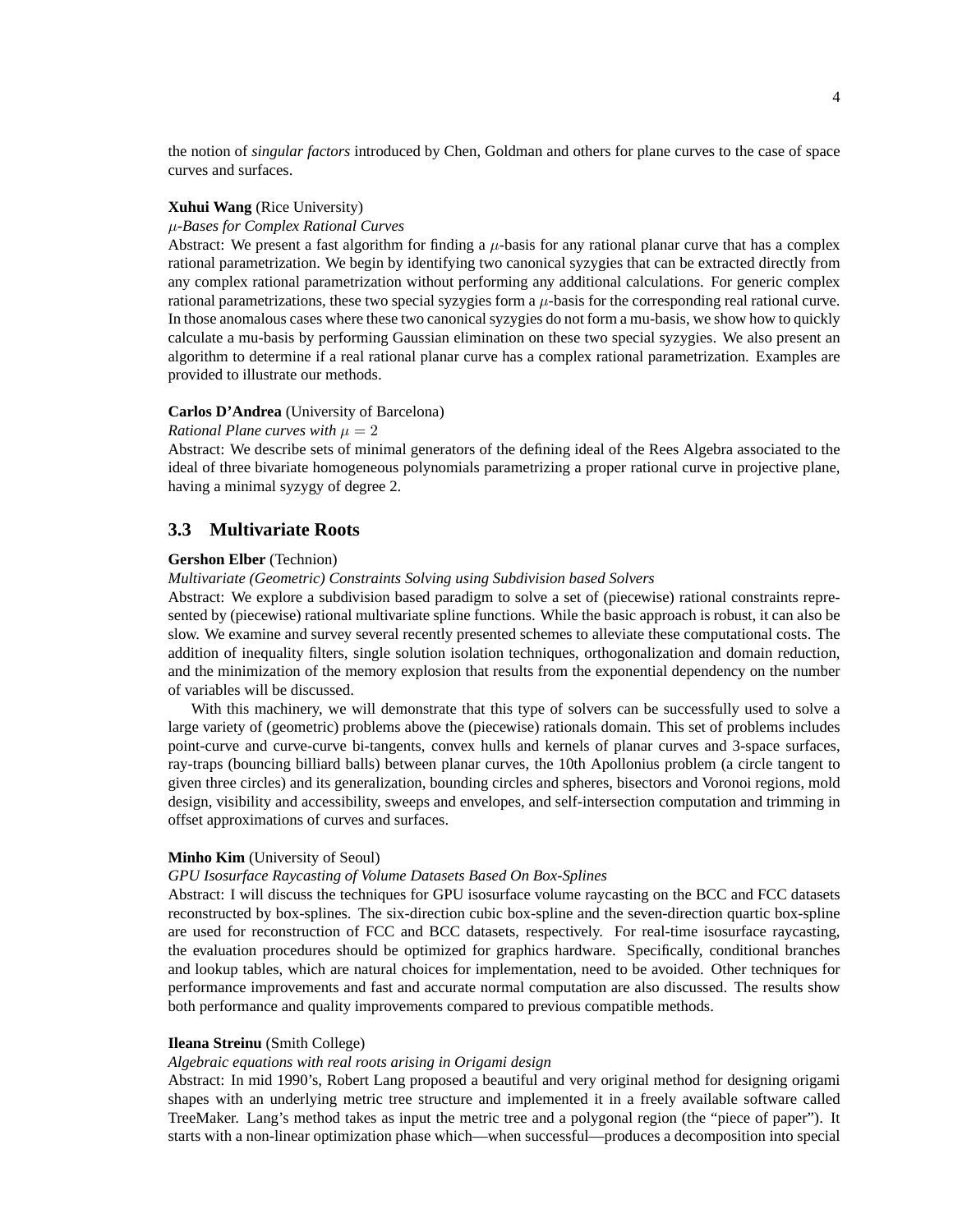convex pieces (which we call Lang polygons) of the input region. The second phase computes crease patterns for the Lang polygons. The main bottleneck in the applicability of Lang's method is the first phase, which often fails: how can that be avoided?

I will show that the optimization phase can be replaced by the construction of a very special Lang polygon directly from the input tree, and this can be achieved by setting up a system of algebraic equations that can be solved inductively. For the base case, we get a single equation whose coeffcients are (some of) the standard symmetric functions expressed in terms of the edge lengths of the tree. I will show that all the roots of this system are real, but only one—the largest, which is positive—is relevant for the origami design problem. An inductive argument then shows the existence of a real solution for the entire system. Along the way, I will relate the solutions of this algebraic system to the intrinsic curvature of a piecewise linear surface (the folded origami) and to the medial axis of the resulting convex polygon.

# **3.4 Toric structures and generalized coordinates**

#### **Luis Garcia** (Sam Houston State University)

#### *The control polyhedron of a rational Bezier surface*

Abstract: Algebraic geometry investigates the algebraic and geometric properties of polynomials. Geometric modeling uses polynomials to build computer models for industrial design and manufacture from basic units, called patches, such as, Bezier curves and surfaces. Bezier curves are governed by their control points. The polygon formed by connecting the control points with line segments is called the control polygon. This polygon is unique and determines many important features of the curve, thus validating its name.

A Bezier surface is also intuitively governed by control points; in particular, the surface lies within the convex hull o its control points. This convex hull is often indicated by drawing some edges between the control points, the resulting structure is called a "control mesh". Unlike curves, there is no unique choice of control mesh for a surface. So it is not clear in which way these meshes "control" the Bezier surface. We will present one possible answer to this uestion. Our results rely upon the geometry of toric varieties.

### **R. Krasauskas and S. Zube** (Vilnius University)

#### *Clifford-Bezier curves and surfaces*

Abstract: We survey several cases of quaternion and geometric (Clifford) algebra based generalizations of Bezier curves and surfaces which were recently introduced into geometric modeling:

- complex curves on the plane,
- quaternion representation of principal Dupin cyclide patches with Willmore energy formulas,
- general bilinear quaternionic patches of Darboux cyclides (with up to 6 famillies of circles),

- a parallel theory of isotropic cyclides based on geometric algebra over the isotropic space  $\mathbb{R}^3$  with signature  $++0.$ 

All these constructions are invariant with respect to certain groups of classical geometric transformations, e.g. Moebius or Laguerre transformations, so they are naturally related to special kinds of rational surfaces that are important to geometric modeling, e.g. Pythagorean-normal surfaces. We introduce the concept of Clifford-Bezier curves and surfaces, with the aim to unify various before mentioned constructions. Finally we will discuss existing and potential applications, and natural limits of this approach.

#### **Ragni Piene** (University of Oslo)

#### *Higher order self-dual toric varieties*

Abstract: A lattice point configuration  $A \subset \mathbb{Z}^n$  defines a (real or complex) toric embedding in  $\mathbb{P}^N$ , where  $N = #A - 1$ . We want to characterize those varieties that are isomorphic to one of its higher order dual varieties, in particular find conditions on the configuration A or its convex lattice polytope  $P = Conv(A)$ for this to happen. This generalizes previous work by Bourel, Dickenstein, Rittatore in the case of ordinary self dual toric varieties.

# **Scott Schaefer** (Texas A&M University)

#### *Generalized Barycentric Coordinates*

Abstract: We explore the motivation and development of generalized barycentric coordinates. Starting from Wachspress's 2D construction, we show generalizations to arbitrary dimension, smooth shapes, and newer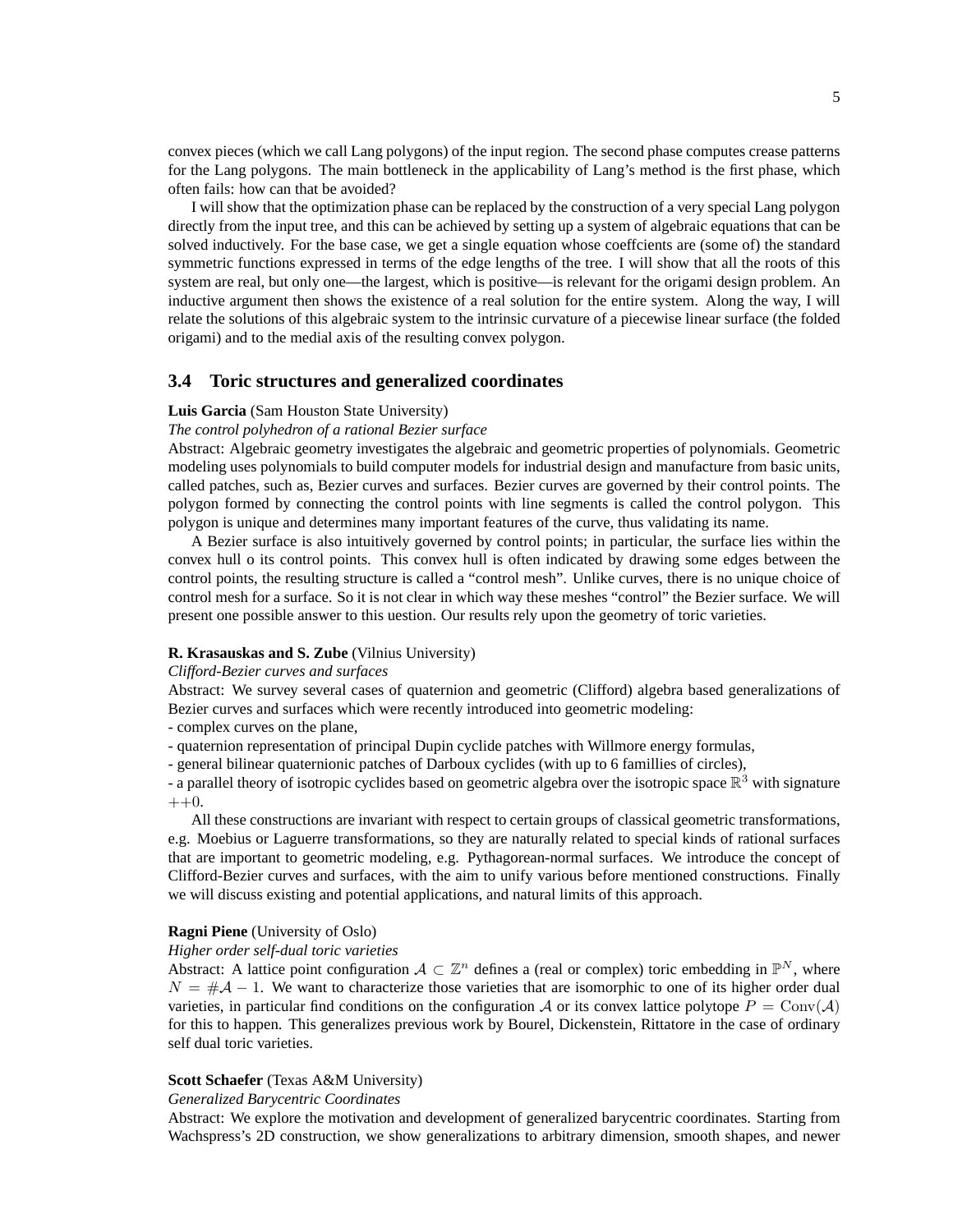generalizations of barycentric coordinates. We give a new construction for a family of barycentric coordinates for arbitrary 2D shapes and hints at the possibility of a closed-form construction for positive coordinates for arbitrary shapes.

#### **Hal Schenck** (University of Illinois, Urbana-Champaign)

#### *Geometry of Wachpress surfaces*

Abstract: Wachpress barycentric coordinates are a generalization of the usual barycentric coordinates for a simplex to a nonsimplicial polytope, and were introduced by Wachpress some 30 years ago in his work on finite elements. In general they are not unique, but Warren showed that they are unique if we require minimal degree coordinates. We study the Wachpress coordinates for a convex polygon with  $d$  vertices, and interpret them as a rational map from the projective plane to projective  $d - 1$  space. We prove the image is a smooth surface, and obtain an explicit description of the equations defining the surface (they are quadrics and cubics). We also determine a number of interesting algebraic invariants (Grobner basis, Castelnuovo-Mumford regularity, graded betti numbers) associated to the surface. This involves a connection to combinatorics via a Stanley-Reisner ideal.

# **3.5 Singularities**

# **Chandrajit Bajaj** (University of Texas)

#### *Geometric Modeling Tales Born from Two Sciences: Algebra & Geometry*

Abstract: I shall describe the solution to two problems where conversant knowledge of algebra & geometry paves the way for computational efficient solutions in geometric modeling.

First, through the use of the theory of polyhedral symmetric groups, root systems, and their extensions, one is able to generate all regular and semi-regular symmetric tilings (tesselations) of a sphere. This characterization enables a 6D parameterization of the search space via symmetric decorations of periodic and aperiodic planar tilings, and thereby the first polynomial time solution to automated prediction and design of 3D shell assemblies of varying sizes. Moreover, this theory provide a generalized subdivision procedure for spherical polyhedra, wherein increased facet complexity preserves local symmetries.

In a second brief tale, I'll show how desingularization theory of algebraic curves, and especially the constructive application of monoidal transformations to blowup a singularity, allows for a general procedure to achieve robust numerical quadrature/cubature of singular/hyper singular integrands (kernels). I'll show how effective use of this provides for a stable solution of the boundary derivative solutions of the Poisson-Boltzmann equation using algebraic splines in an isogeometric sense.

#### **Bert Jüttler** (JKU Linz)

#### *Derivatives of isogeometric test functions*

Abstract: We discuss the representation of the test functions in Isogeometric Analysis (IgA). IgA is a numerical method that uses the NURBS-based representation of a CAD model to generate the finite-dimensional space of test functions which is used for the simulation. More precisely, the test functions are obtained by composing the inverse of the domain parametrization (also called the geometry mapping) with the NURBS (rational B-spline) basis functions. We derive a representation of the derivatives of these test functions in NURBS form. More precisely, given a (possibly piecewise) rational geometry mapping and a rational test functions defined on it, we present a method to compute the derivatives of the test functions with respect to the global coordinate system. The derivatives are again given as a rational function defined on the rational geometry mapping. All computations can be described compactly using homogeneous coordinates. We then use these results to derive conditions on the isogeometric test functions which guarantee  $C_k$  smoothness, in particular for the interesting case of singularly parametrized domains. The conditions depend heavily on the given geometry mapping. We present  $C_0$ ,  $C_1$  and  $C_2$  smoothness results for a special class of singularly parametrized domains and compare them with existing  $H_1$  and  $H_2$  regularity results. The framework can be applied to all types of singularities and to derivatives of higher order.

# **Jianmin Zheng** (Nanyang Technological University)

*Foldover-free surface reparameterization with hard constraints*

Abstract: We presentd an algorithm for surface reparameterization by constructing a foldover-free 2D triangular mesh transformation subject to hard positional constraints. The method is based on iterative RBF-based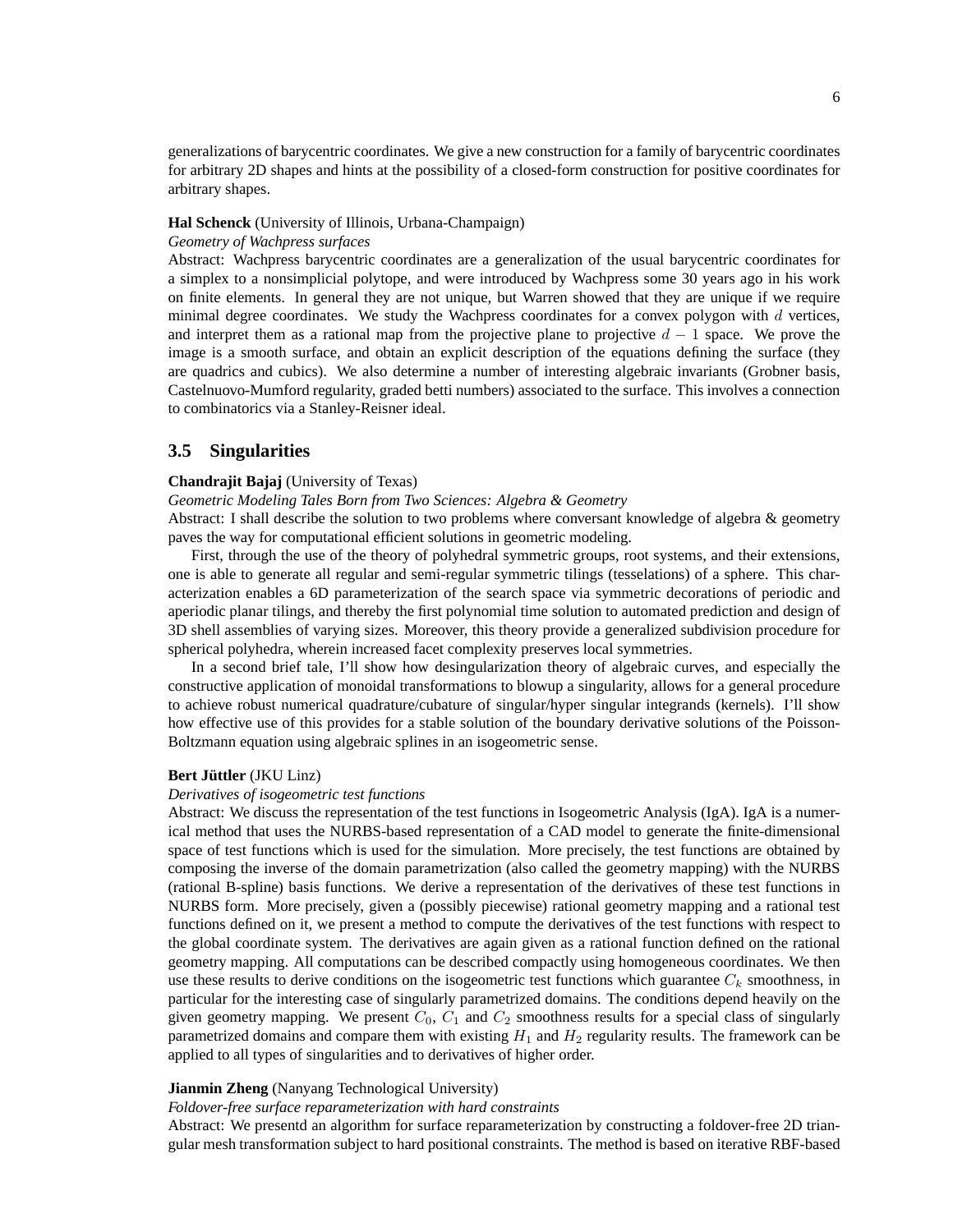warping and a subdivision scheme. It is shown to always work and have low distortion. We show one application of the algorithm in surface texture mapping.

# **Wenping Wang** (Univ. of Hong Kong)

# *All-hex Meshing Using Singularity-restricted Field*

Abstract: I shall present in a new method for computing an all-hex mesh of a 3D volume. Decomposing a volume into high-quality hexahedral cells is a challenging task in geometric modeling and computational geometry. Inspired by the recent use of frame fields in quad meshing and the CubeCover approach to hex meshing, we present a complete all-hex meshing framework based on the singularity-restricted field that induces a valid all-hex structure. Given a volume represented by a tetrahedral mesh and a 2D frame field on its boundary surface, we first compute a boundary-aligned 3D frame field inside it, then convert the frame field to be singularity-restricted by novel topological operations, and finally use the CubeCover method to compute the volume parametrization. Experimental results show that our algorithm is capable of generating high-quality all-hex meshes of a variety of 3D volumes robustly and efficiently.

# **3.6 Other presentations**

# **Ciprian Borcea** (Rider University,)

# *Volume frameworks and deformation varieties*

Abstract: Like their kindred bar-and-joint frameworks, volume frameworks may lead to interesting deformation spaces. We explore singularities and deformation varieties for cyclic volume frameworks associated to polygons, with particular regard to heptagons and K3 surfaces.

#### **Ming C. Lin** (UNC)

### *Roles of Algebraic Geometry in Physics-based Simula1tion*

Abstract: From turbulent fluids to granular flows, many phenomena observed in nature and in society show complex emergent behavior on different scales. The modeling and simulation of such phenomena continues to intrigue scientists and researchers across different fields. Understanding and reproducing the visual appearance and dynamic behavior of such complex phenomena through simulation is valuable for enhancing the realism of virtual scenes and for improving the efficiency of design evaluation. This is especially important for applications, where it is impossible to manually animate all the possible interactions and responses beforehand. In this talk, we discuss the roles and applications of algebraic geometry used in geometric modeling of complex surfaces to solving inequality arising from various constraints in simulating such phenomena. Some of the example dynamical systems that I will describe include turbulent fluids, deformable tissues, granular flows, and crowd simulation. I conclude by discussing some research challenges in algebraic geometry and geometric modeling for physics-based simulation.

# **Stephen Mann** (University of Waterloo)

#### *Error in Multivariate Polynomial Interpolation*

Abstract: One approach to multivariate data interpolation is to select a polynomial basis, construct a Vandermonde matrix for the basis and data points, where the inverse of this matrix gives the polynomial coefficients of the interpolant. In this talk, we show that any fixed choice of basis has corresponding sets of data that result in poor approximations in the interpolant. In particular, we point out that approximation power is lost when data points a near common zero's of this fixed basis, and we explain why schemes such as the Least usually produce good interpolants.

# **Gregory G. Smith** (Queen's University)

# *Nonnegative sections and sums of squares*

Abstract: A polynomial with real coefficients is nonnegative if it takes on only nonnegative values. For example, any sum of squares is obviously nonnegative. For a homogeneous polynomial with respect to the standard grading, Hilbert famously characterized when the converse statement hold, i.e. when every nonnegative homogeneous polynomial is a sum of squares. In this talk, we will examine this converse for homogenous polynomials with respect to a positive multigrading. In particular, we will provide many new examples in which every nonnegative homogeneous polynomial is a sum of squares.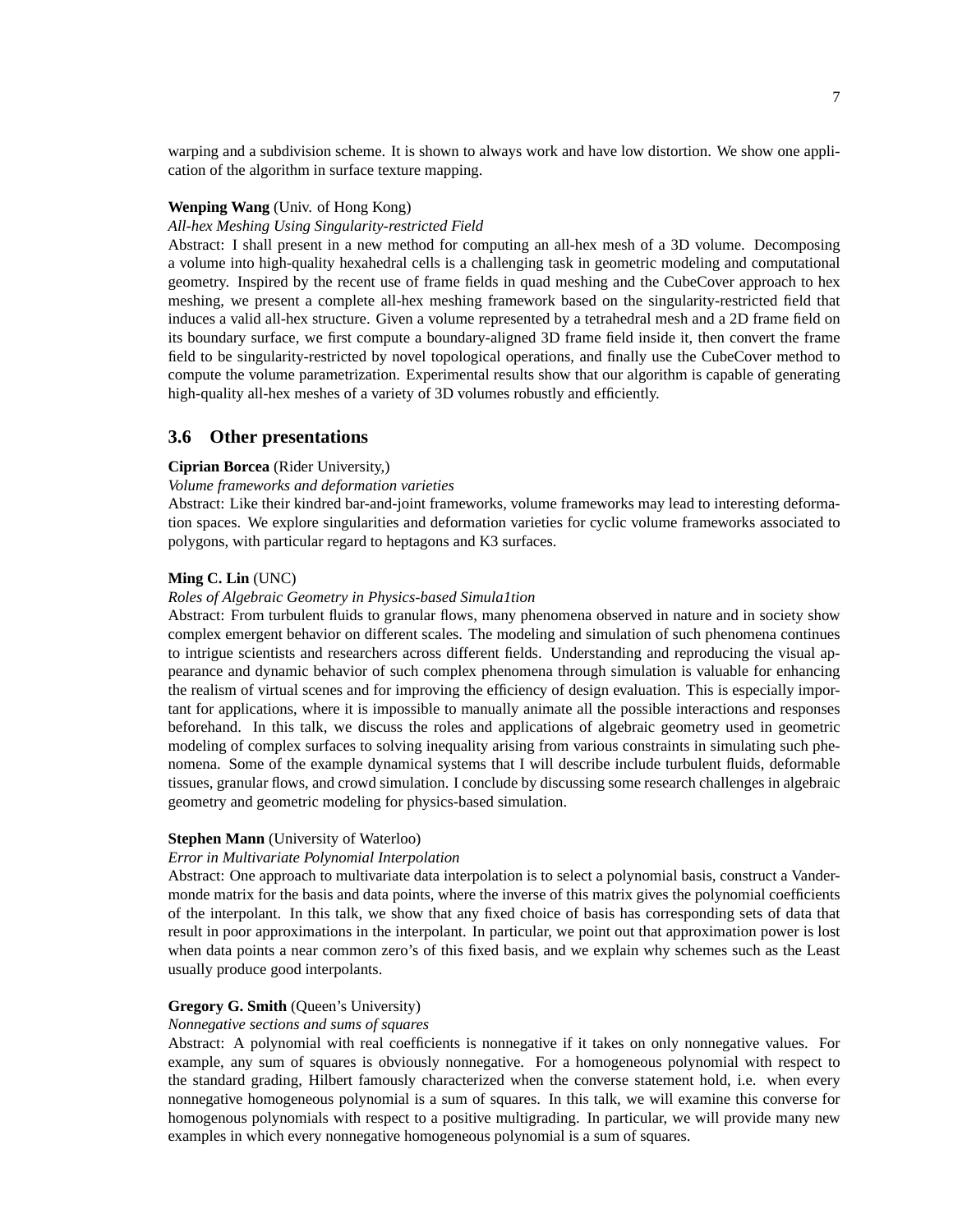# **Gabriel Taubin** (Brown University)

# *Non-Convex Hull Surfaces*

Abstract: We present a new algorithm to reconstruct an approximating watertight surface from a finite oriented point cloud sampled from the smooth boundary surface of a solid object. The Convex Hull (CH) of an arbitrary set of points is the intersection of all the supporting linear half spaces. The CH boundary surface is piecewise linear and watertight, but since it cannot represent concavities, it is usually a poor approximation of the sampled surface. We introduce the Non-Convex Hull (NCH) of an oriented point cloud as the intersection of complementary spherical half spaces; one per point. The boundary surface of this set is a piecewise quadratic interpolating surface, which can also be described as the zero level set of the NCH Signed Distance function. Instead of developing a combinatorial algorithm to reconstruct this Non Convex Hull Surface as a union of quadratic and linear patches, we evaluate the NCH Signed Distance function on the vertices of a volumetric mesh, regular or adaptive, and generate an approximating polygonal mesh for the NCH Surface using an isosurface algorithm. Despite its simplicity, this naïve algorithm produces high quality polygon meshes competitive with those generated by state-of-the-art algorithms. It is able to deal with moderate irregular sampling, and it is massively parallelizable. Since interpolating surfaces are not always desirable, we also propose an octree-based sampling scheme to construct a bounded-error approximating NCH Signed Distance function, which significantly speed-up the computation, but can produce meshes of the same quality.

# **4 Scientific Progress Made**

- New  $\mu$ -bases and matrix representation promise to reduce the computational burden of computing implicit representations of parametric curves and surfaces and intersection testing.
- T-splines and LR splines are addressing localized refinement of piecewise polynomial and rational spaces.
- A variety of techniques, inequality filters, single solution isolation techniques, orthogonalization and domain reduction have been shown to speed up robust subdivision based solvers for determining real roots.
- The image of generalized Wachspress coordinates has been analyzed in the planar case and shown to be isomorphic to the image of the projective plane, blown up at certain points, and this has led to a complete description for the vanishing ideal of the image.

# **5 Outcome of the Meeting**

Up to this workshop, members of the communities rarely interacted as a larger group. A key outcome of the meeting was a broader understanding of the other field and the recognition of new tools and connections. We include some testimonials from participants in which they describe developments in their research that may be traced to the BIRS workshop.

#### *Tatyana Sorokina:*

I just submitted a paper that uses a combination of algebraic geometry methods and classical Bernstein-Bezier ´ tools. The paper [10] is written in collaboration with an algebraist, Alexei Kolesnikov, who watched most of the BIRS lectures online and got interested. In the summer, in collaboration we were able to obtain funds for an undergraduate research project on the use of algebraic geometry methods in approximation theory [5]. We have four students working on it. They will be presenting their first results during the joint meeting in Baltimore, January 2014. The titles are Larry Allen: Dimension of Smooth Bivariate Splines on Hexagonal Partitions, Rachael Mady: Multiplication of Polynomials in Bernstein-Bzier Form. *Hal Schenck:*

This workshop was wonderfully productive. During the workshop, a collaboration to find higher dimensional analogs of the result of [8] began. The main point is that one can extend barycentric coordinates from a simplex to a general polytope, due to results of Wachspress, Warren, and others. This generalization is very useful in geometric modeling, and a fundamental question is to find the algebraic relations on the (rational functions which define) Wachspress barycentric coordinates. The collaboration continued with a meeting of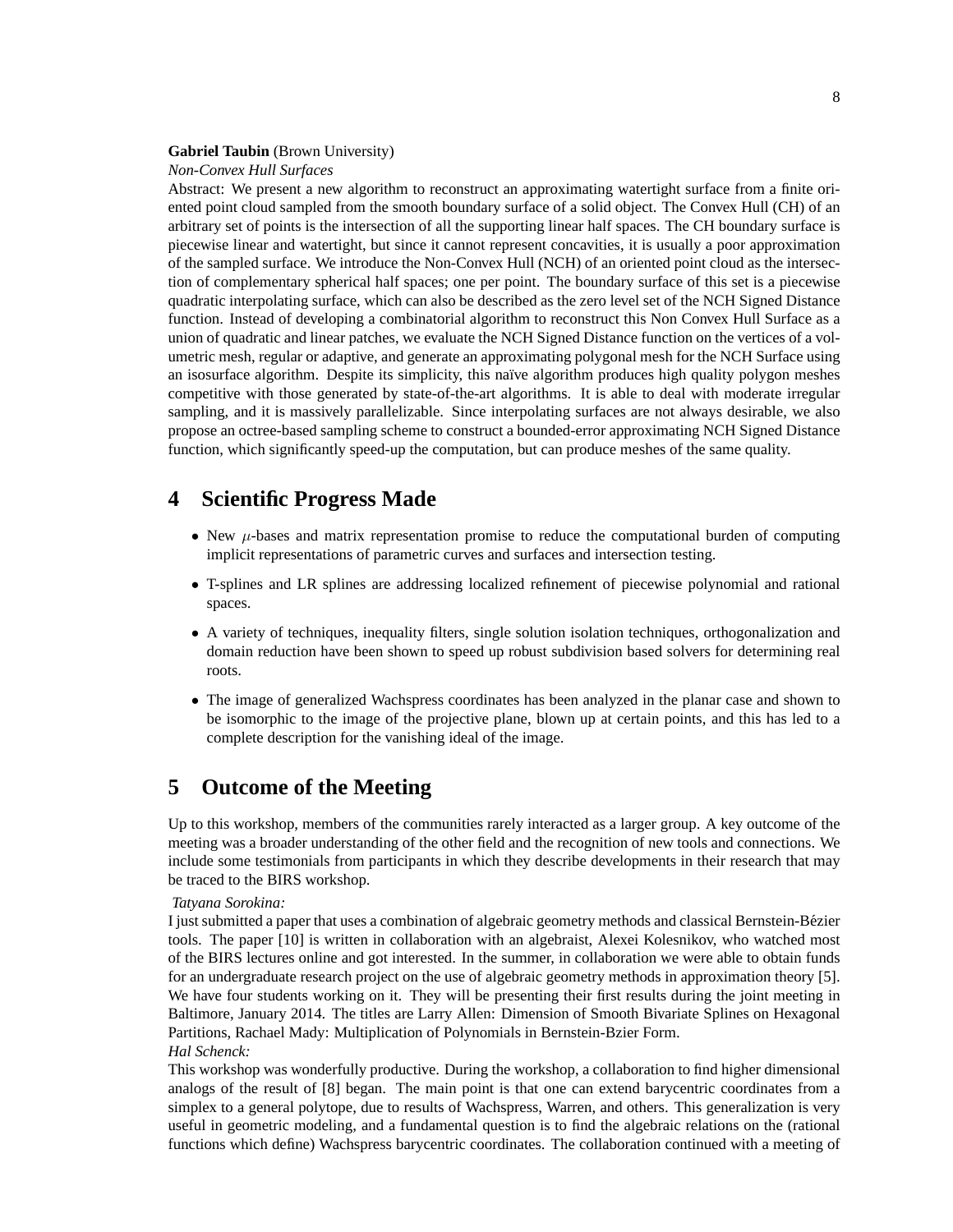the participants (Irving, Schenck, Smith, Sottile) at MSRI in March. For the case of surfaces, the results of [8] rely on blowups of the projective plane at points, along with results on Stanley-Reisner rings. In higher dimensions the situation is much more subtle; for example Wachspress surfaces are all smooth, whereas Wachspress three-folds rarely are. The project is moving forward, and we plan to submit a proposal for a small research working group (RiP at Oberwolfach, or SQuaRES at AIM) to accelerate the process.

#### *Falai Chen:*

I gave a talk on modified T-splines. Recently, we are considering constructing local refinable splines with good properties, e.g., positivity, partition of unity, compact support, nested property, etc. For splines over rectangular T-meshes, we already have hierarchical B-splines, PHT-splines, LR-splines, and truncated hierarchical B-splines [6, 15, 14, 2, 3, 7]. However, none of these these splines have a natural control mesh. Recently, I have been working to construct local refinable splines that have a natural control mesh (in the same way as B-splines).

#### *R Krasauskas and S Zube:*

Results inspired by BIRS Workshop are related to Quaternionic-Bezier (QB) and Clifford-Bezier (CB) for- ´ mulas and their applications:

–representation of principle Dupin cyclide patches as special bilinear QB-surfaces; derivation of main classical properties of Dupin cyclides using these quaternion formulas [18]. Generalization to Dupin volumes (bounded by 6 principal Dupin patches intersecting orthogonally).

 $-QB$ -surfaces in  $R<sup>3</sup>$  can be generalized to CB-surfaces in any dimensions. This extends the previous constructions to any dimensions and any signatures of ambient space. Applications include Bezier curves and surfaces in the conformal model of Euclidean space, bilinear Clifford-Bezier patches on isotropic cyclides, and rational offset surface modeling [12]

–Möbius invariance of QB-surfaces can be used for visualization of Moebius transformations in  $R<sup>3</sup>$ . The idea is to represent Moebius transformations in a quaternionic form as well, and to use GPU shaders for transforming control points and weights, then seamlessly stitching patches with different levels of detail. This approach was realized using WebGL technology in [9].

# *C. Bajaj:*

Ties in molecular structures arise from insufficient/noisy imaging acquisition data, simplifications/assumptions in inverse structure modeling and approximations in numerical structure determination methods. Currently different schemes are used to estimate such uncertainties and the confidence in the accuracy of the predicted molecular structure model. Since the BIRS workshop Ive been inspired and have initiated work on developing a statistical framework to quantify the errors/uncertainties propagated in molecular structure determination from imaging and predictive molecular modeling such as docking and assembly pathways. The uncertainty quantification is obtained using both low discrepancy quasi Monte Carlo sampling and the construction of Chernoff like bounds, a proof certificate with bounded "low" probability that the distance between the predicted model and the expected/true model being larger than a certainty threshold.

#### *Jianmin Zheng:*

Constructing a valid mesh embedding satisfying a set of positional constraints is known to be a challenging problem. [4, 11, 13, 16, 17, 1] We propose a novel approach to solve the problem by constructing a foldoverfree 2D triangular mesh transformation subject to hard positional constraints. The approach begins with an unconstrained planar embedding, followed by iterative constrained mesh transformations. At the heart of the approach are radial basis function (RBF)-based warping and longest edge bisection (LEB)-based refinement. The integration of the RBF-based warping and the LEB-based refinement provides a provably foldover-free and smooth constrained mesh warping, which can handle a large number of constraints and output a visually pleasing mapping result without extra smoothing optimization.

After the 2013 BIRS workshop at Banff, we have written up a paper from our research results and submitted it to a journal for publication. Currently we are working on an outstanding problem and some extensions. In particular, it is not clear how to modify the proposed framework to theoretically guarantee the global bijectivity of the constructed mapping. It is also very interesting and practically useful to extend the approach for generating constrained, smooth, and inversion-free volumetric mesh warping. *Gregory Smith:*

A central challenge in geometric modelling is to interpolate or describe the shape of a figure from a finite set of data points. Extending the classical barycentric coordinates, Wachspress solve this problem for convex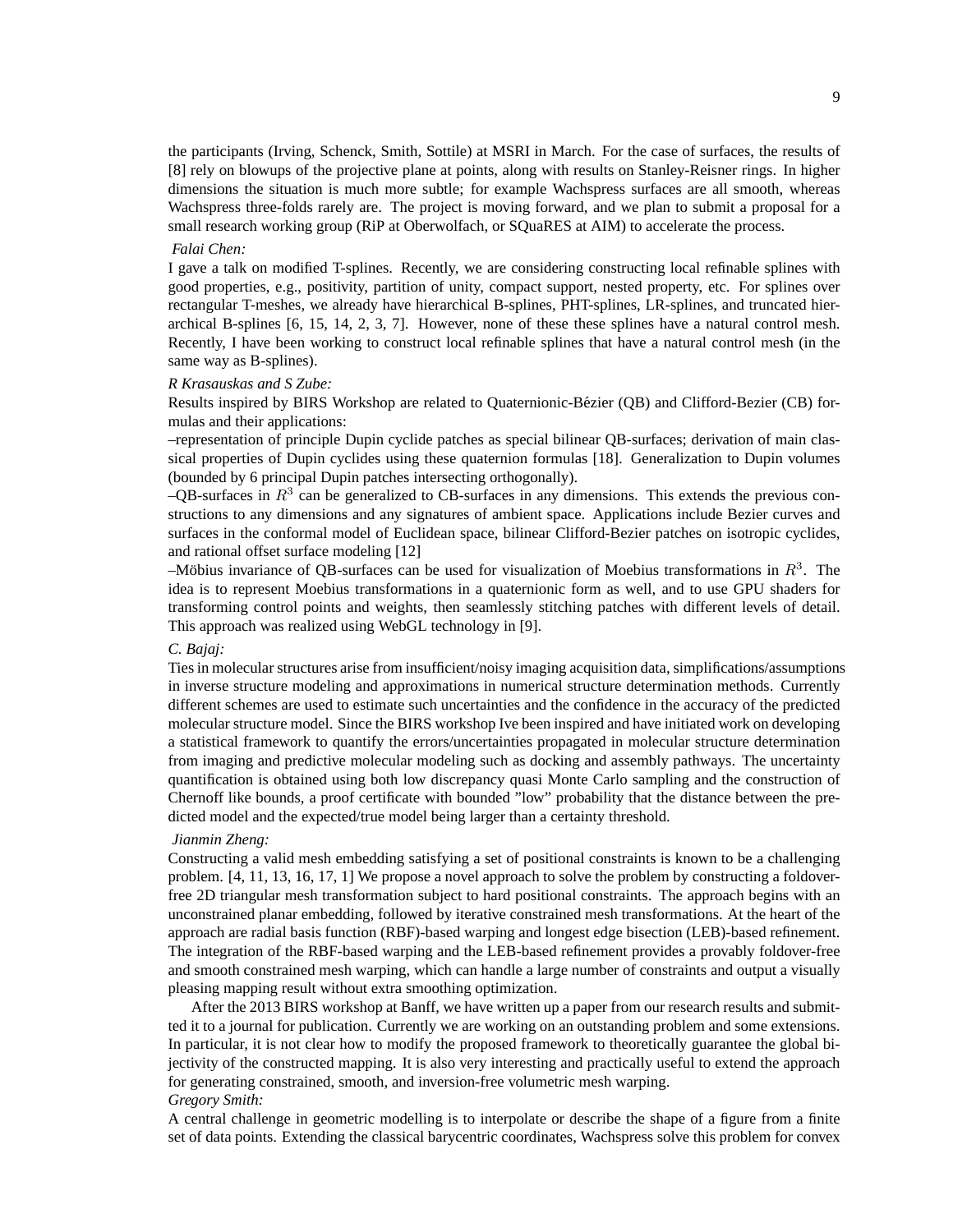polygons. Moreover, Warren shows that Wachspress' coordinates are the unique rational barycentric coordinates of minimal degree. By reinterpreting the Wachspress' coordinates as a rational map, Garcia-Puente and Sottile initiate the study of its image. Irving and Schenck analyze the image of the Wachpress map in the planar case, showing that the resulting surface is isomorphic to the image of the projective plane blown up at certain points related to the convex polygon. Using this and tools of combinatorial commutative algebra, they give a complete description for the vanishing ideal of the image. Inspired by the workshop, Corey Irving, Hal Schenck, Frank Sottile, and I have started investigating higher-dimensional Wachspress varieties. We already have a conjectural description for the singular locus of Wachspress threefolds. We hope to explicitly describe the defining equations and algebraic invariants of all Wachspress varieties.

# **References**

- [1] A De Boer, MS Van der Schoot, and H Bijl. Mesh deformation based on radial basis function interpolation. *Computers & Structures*, 85(11):784–795, 2007.
- [2] Jiansong Deng, Falai Chen, Xin Li, Changqi Hu, Weihua Tong, Zhouwang Yang, and Yuyu Feng. Polynomial splines over hierarchical T-meshes. *Graphical Models*, 70:76–86, 2008.
- [3] T. Dokken, Tom Lyche, and Kjell Fredrik Pettersen. Polynomial splines over locally refined boxpartitions. *Computer Aided Geometric Design*, 30:331–356, 2013.
- [4] Ilya Eckstein, Vitaly Surazhsky, and Craig Gotsman. Texture mapping with hard constraints. *Computer Graphics Forum*, 20(3):95–104, 2001.
- [5] Fisher Endowment. http://www.towson.edu/fcsm/fisher endowment programs/.
- [6] D.R. Forsey and R.H. Bartels. Hierarchical B-spline refinement. *Computer Graphics*, 22:205–212, 1988.
- [7] Carlotta Giannelli, Bert Jüttler, and Hendrik Speleers. THB-splines: The truncated basis for hierarchical splines. *Computer Aided Geometric Design*, 29(7):485–498, 2012.
- [8] C. Irving and H. Schenck. Geometry of wachspress surfaces. Algebra and Number Theory, to appear.
- [9] V. Karpavicius and R. Krasauskas. Real-time visualization of moebius transformations in space using quaternionic-bezier approach. In *21-st International Conference on Computer Graphics, Visualization and Computer Vision (WSCG) Communication Papers Proceedings 2013*, pages 259–266, 2013.
- [10] Alexei Kolesnikov and Tatyana Sorokina. Multivariate c1-continuous splines on the alfeld split of a simplex. submitted, http://www.math.utah.edu/ sorokina/alf.pdf.
- [11] Vladislav Kraevoy, Alla Sheffer, and Craig Gotsman. Matchmaker: constructing constrained texture maps. *ACM Trans. Graph.*, 22(3):326–333, July 2003.
- [12] R. Krasauskas and S. Zube. Rational bezier formulas with quaternion and clifford algebra weights. *SAGA Book (collection of papers summarizing 4-year EU project SAGA)*.
- [13] Tong-Yee Lee, Shao-Wei Yen, and I-Cheng Yeh. Texture mapping with hard constraints using warping scheme. *IEEE Transactions on Visualization and Computer Graphics*, 14(2):382 –395, March-April 2008.
- [14] M.A. Scott, X. Li, T.W. Sederberg, and T.J.R.Hughes. Local refinement of analysis-suitable t-splines. *Computer Methods in Applied Mechanics and Engineering*, (213–216):206–222, 2012.
- [15] T. Sederberg, J. Zheng, A. Bakenov, and A. Nasri. T-splines and T-nurccss. *ACM Trans. Graph.*, 22(3):477–484, 2003.
- [16] Alla Sheffer, Emil Praun, and Kenneth Rose. Mesh parameterization methods and their applications. *Found. Trends. Comput. Graph. Vis.*, 2(2):105–171, January 2006.